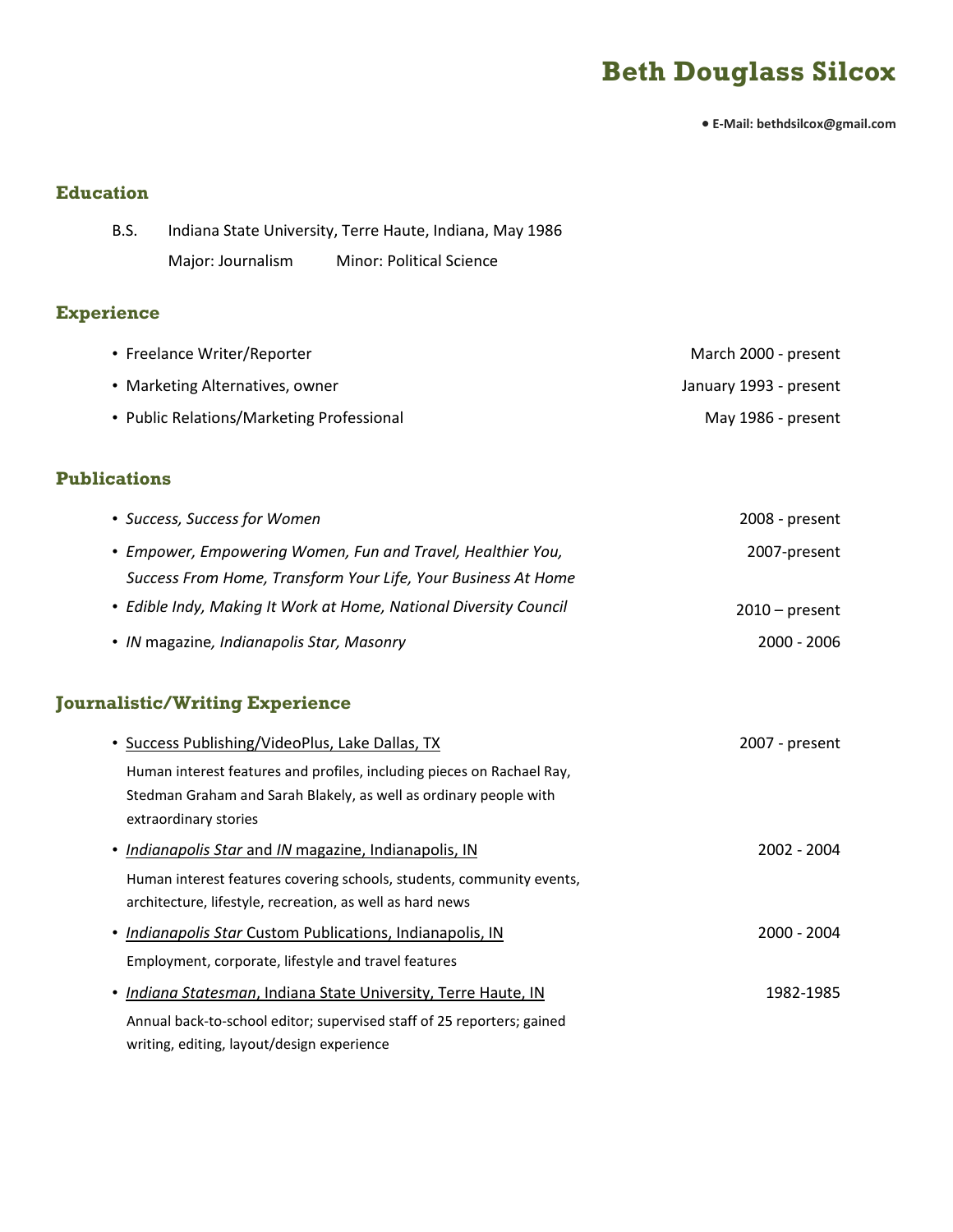## **Publicity/Media Liaison Experience**

|                           | • H.S.I. Show Productions, Indianapolis, IN - client                      | $1996 - 2002$ |
|---------------------------|---------------------------------------------------------------------------|---------------|
|                           | Indiana Flower & Patio Show, Christmas Gift & Hobby Show, New Jersey      |               |
|                           | Flower & Patio Show, Midwest Trade Fair & Design School – local and       |               |
|                           | regional print and television media placement services                    |               |
|                           | • Macmillan Computer Publishing, Carmel, IN - employer                    | 1990 – 1993   |
|                           | Sole publicist for industry's leading computer book publisher, cultivated |               |
|                           | relationships with national media including PC Magazine and Publisher's   |               |
|                           | Weekly, managed outside PR firm, queried media for product reviews and    |               |
| features                  |                                                                           |               |
| • Employers prior to 1990 |                                                                           | Prior to 1990 |
|                           | Central Indiana Regional Blood Center, Indiana State Chiropractic         |               |
|                           | Association, Wyse Advertising, American Radio Relay League, Kartes Video  |               |
|                           | Communications, Indiana State University Communications Services          |               |
| Department                |                                                                           |               |

## **Professional Development/Honors**

| • Noblesville Marketing Group, Downtown Westfield Association                                                | 2009-present |
|--------------------------------------------------------------------------------------------------------------|--------------|
| • Women's Home Business Network, Indianapolis, IN - president                                                | 1993-1996    |
| • Editors' Forum, Effie Award for Newsletter Excellence – Best Feature<br>Writing and Best Overall           | 1990         |
| • Freelance Writing Course, Indiana University-Purdue University-<br>Indianapolis, Indianapolis, IN          | 1990         |
| • Sigma Delta Chi/Society of Professional Journalists - Indiana State University<br><b>Chapter President</b> | 1986         |
| • Alpha Xi Delta, Indiana State University Chapter President                                                 | 1985         |
| • Indianapolis Star/News Eugene Pulliam Scholarship winner                                                   | 1985         |
| • Indiana State University Panhellenic Council, Outstanding Chapter Member                                   | 1985         |
| • Wabash Valley Press Club Scholarship winner                                                                | 1983 & 1984  |